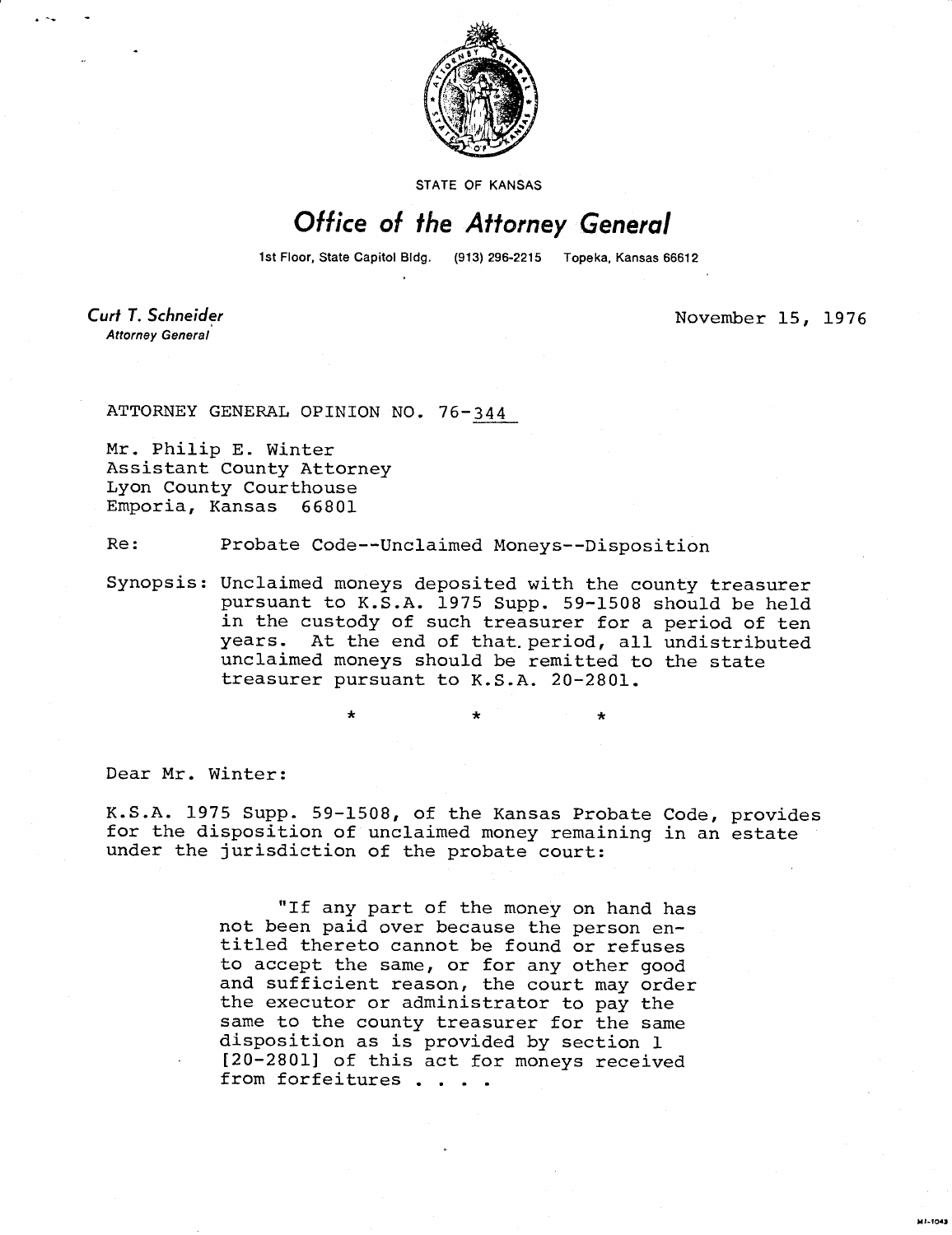Mr. Philip E. Winter Page Two November 15, 1976

> Upon application of the probate court within ten (10) years after such deposit, and upon notice to the county attorney and the county treasurer, the court may order the county treasurer to pay the same to the person entitled thereto."

The question arises how, once unclaimed moneys are turned over to the county treasurer for disposition pursuant to K.S.A. 20-2801, any payment which is ordered by the court within ten years thereafter as authorized by the quoted language may be satisfied. Subparagraph (a) of K.S.A. 20-2801, which directs disposition of the unclaimed moneys, directs their deposit in the state treasury to the credit of the state school equalization fund:

> "Notwithstanding any other provision of law, the county treasurer of each county shall collect all moneys due the county from fines, penalties and forfeitures, including all moneys collected under this act. The officers of each court of this state shall pay all of the proceeds of the fines, penalties and forfeitures to the county treasurer who shall remit the same to the state treasurer, and the state treasurer shall deposit the same in the state treasury to the credit of the state school equalization fund."

If the county treasurer remits the unclaimed moneys to the state treasurer prior to expiration of the ten-year period, the county treasurer is unable to respond to any order of the court directing payment thereof which is entered within that period. Once the unclaimed money is remitted to the state treasurer, and deposited in the state treasury, it may not be withdrawn without an appropriation therefor.

Statutes which are in pari materia should be construed together in order to harmonize all parts thereof, and in order to implement the obvious legislative purpose wherever possible. Flowers  $v$ . Marshall, 208 Kan. 900 at 904, 494 P.2d 1184 (1972). Both K.S.A. 20-2801 and K.S.A. 1975 Supp. 59-1508 relate to the same subject matter, funds required to be remitted by the county treasurer to the state treasurer for deposit in the state treasury to the credit of the state school equalization fund. The two must be construed together, to the extent possible, to permit the county treasurer to honor all payments ordered by the court under the